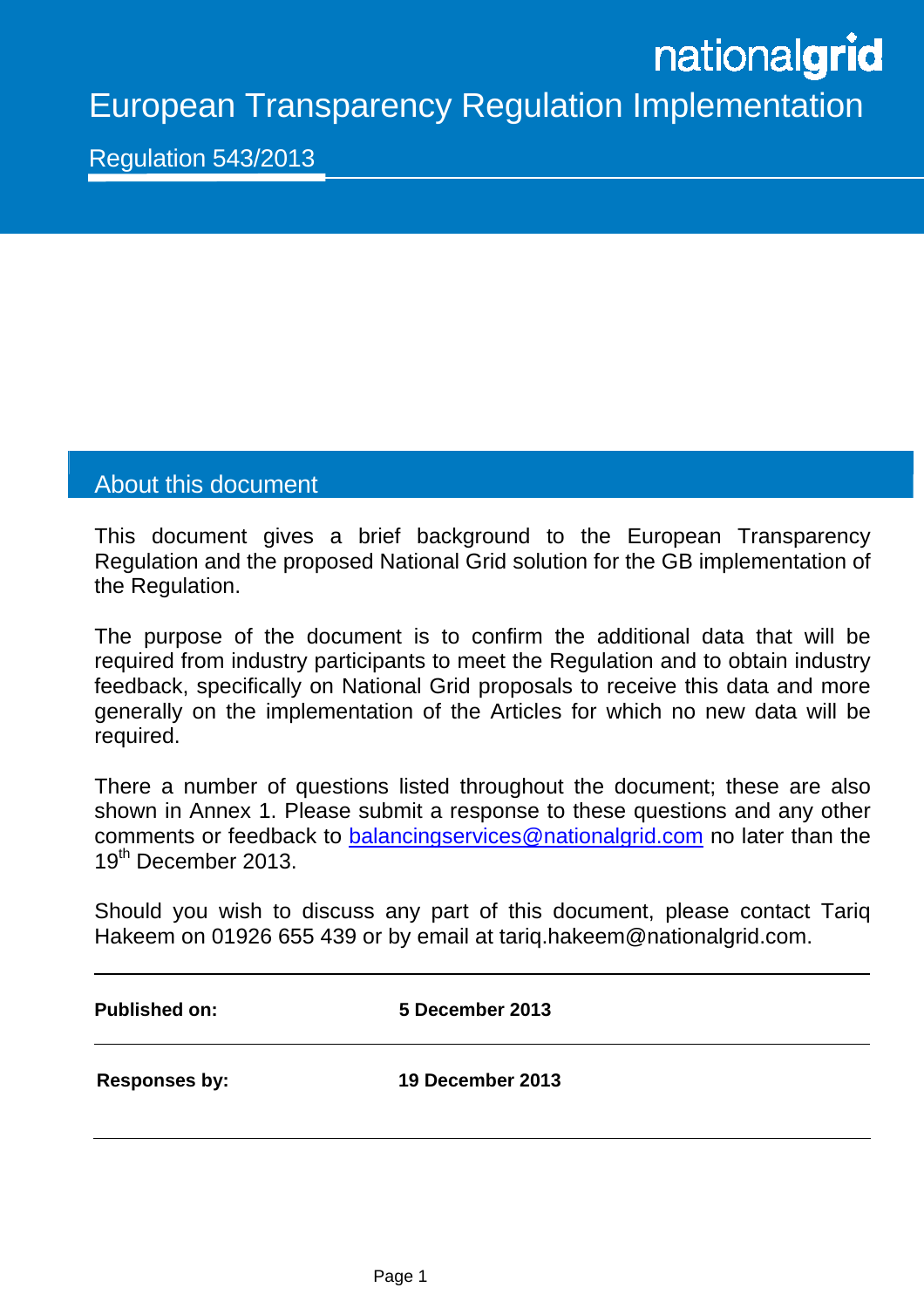| $\mathbf{3}$            |  |
|-------------------------|--|
| $\overline{\mathbf{4}}$ |  |
|                         |  |
|                         |  |



| <b>Any Questions?</b> |  |
|-----------------------|--|
| Contact:              |  |
| <b>Tarig Hakeem</b>   |  |
| Document Coordinator  |  |

 $\overline{\mathcal{C}}$ **tariq.hakeem@nation algrid.com**



# **Document Control**

| <b>Version</b> | Date                  | Author               | <b>Change Reference</b>   |
|----------------|-----------------------|----------------------|---------------------------|
| 1.0            | ∟ fh<br>December 2013 | <b>National Grid</b> | <b>Issued to Industry</b> |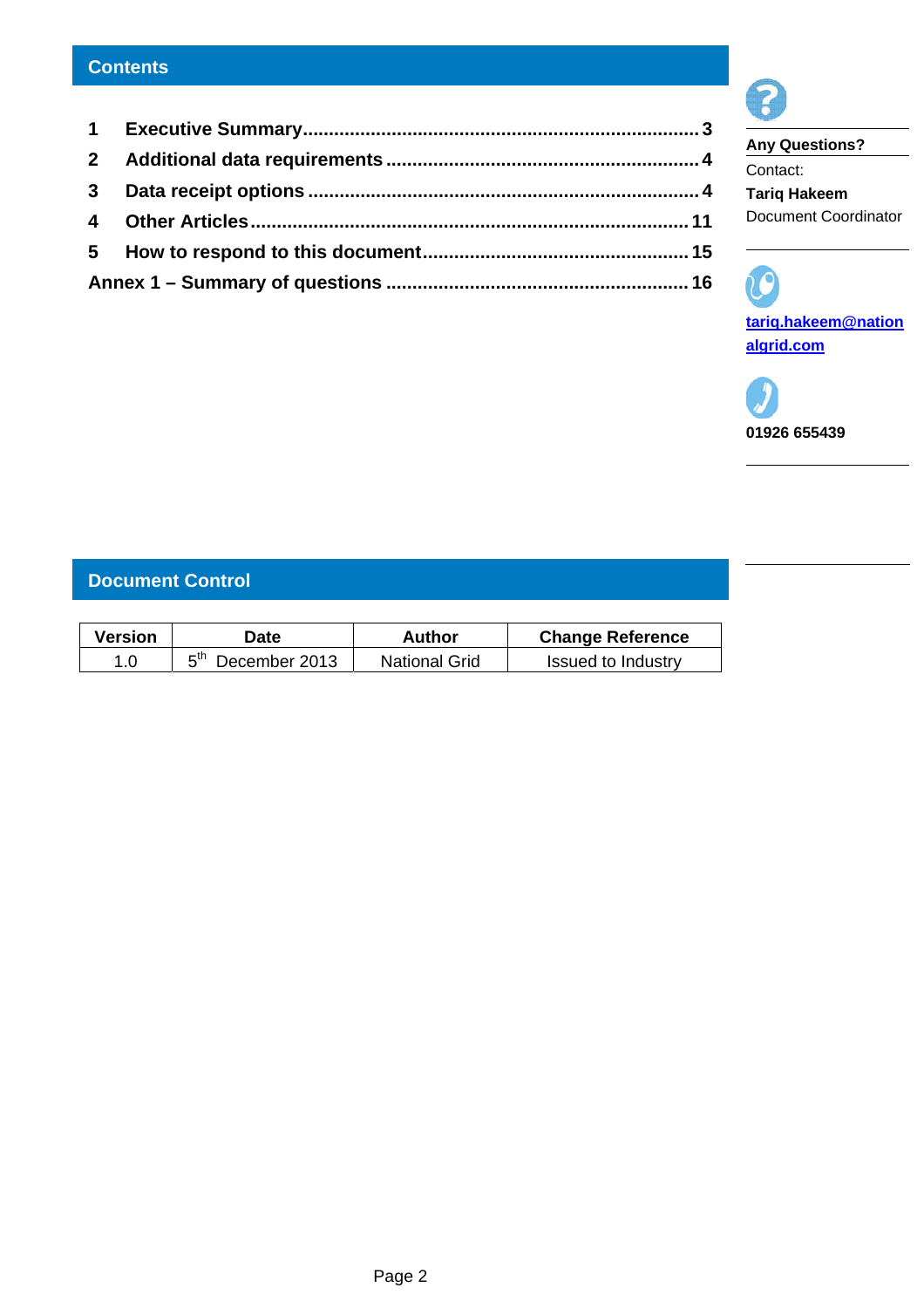## **1 Executive Summary**

- 1.1 The European Transparency Regulation (ETR) came into force on 4th July 2013 and has an implementation date of 4th January 2015. The Regulation sets out a requirement for the publication of a common set of data relating to the generation, transportation and consumption of electricity in GB. It places an obligation on primary owners of this data to submit information to National Grid as the GB Transmission System Owner for onward transmission to a Central European Platform (EMFIP).
- 1.2 The ETR has an interaction with BSC Modification P291 which introduced a REMIT<sup>2</sup> inside information publication page on the BMRS. Parties have the option to submit REMIT outage notifications via National Grid for onward submission to the BMRS. The ETR requires the mandatory publication of all outage data and so REMIT outage notifications will represent a subset of the outage information reported under Transparency.
- 1.3 National Grid has raised BSC Modification P295 to propose that Elexon is the conduit through which National Grid submits ETR data. P295 will go to the Authority for a decision in December 2013. The P295 implementation date is the 16<sup>th</sup> December 2014, in advance of the formal ETR implementation date of  $4<sup>th</sup>$  January 2015.
- 1.4 National Grid has carried out an analysis of the data required under the ETR; much of the data required is already submitted to National Grid under the existing industry frameworks and processes and National Grid is undertaking significant changes to its internal IS systems and business processes in order to deliver this data to EMFIP. However, to fully meet the ETR requirements there are four areas which will require additional data submissions from industry participants.
- 1.5 The four areas requiring additional data are listed in Section 2.1. Section 3 covers the options to receive this data. Section 3 also captures the P291 REMIT requirements which, whilst not part of the Transparency Regulation, have a close linkage to the Article 15 requirements.
- 1.6 National Grid held an IS workshop on 6<sup>th</sup> November 2013 which was open to industry participants. This workshop discussed the possible options to obtain the data required under Section 2.1 and obtained feedback and industry views on those options. The questions included as part of this document are to obtain the views of industry parties who were not present on  $6<sup>th</sup>$  November 2013 in order to ensure all views are fully considered.



## **What is the European Transparency Regulation1 ?**

The European **Transparency** Regulation (543/2013) was formally published on the  $14<sup>th</sup>$  June 2013. It requires the establishment by the European Network of Transmission System Operators for Electricity (ENTSO-E) of a central information transparency platform. TSOs are required to submit data in accordance with the Regulation to ENTSO-E who is then required to publish the information on the central platform. The Transparency Regulation has an implementation date of the  $4<sup>th</sup>$  January 2015.

<sup>1</sup> http://eur-x.europa.eu/LexUriServ/LexUriServ.do?uri=OJ:L:2013:163:0001:0012:EN:PDF

 $2$  EU regulation No 1227/2011 on wholesale energy market integrity and transparency (REMIT) has been in force since 28 December 2011. REMIT is aimed at preventing market abuse in wholesale energy markets. P291 introduced an outage publication page on the BMRS. Information will start to be published on the BMRS from December 2014.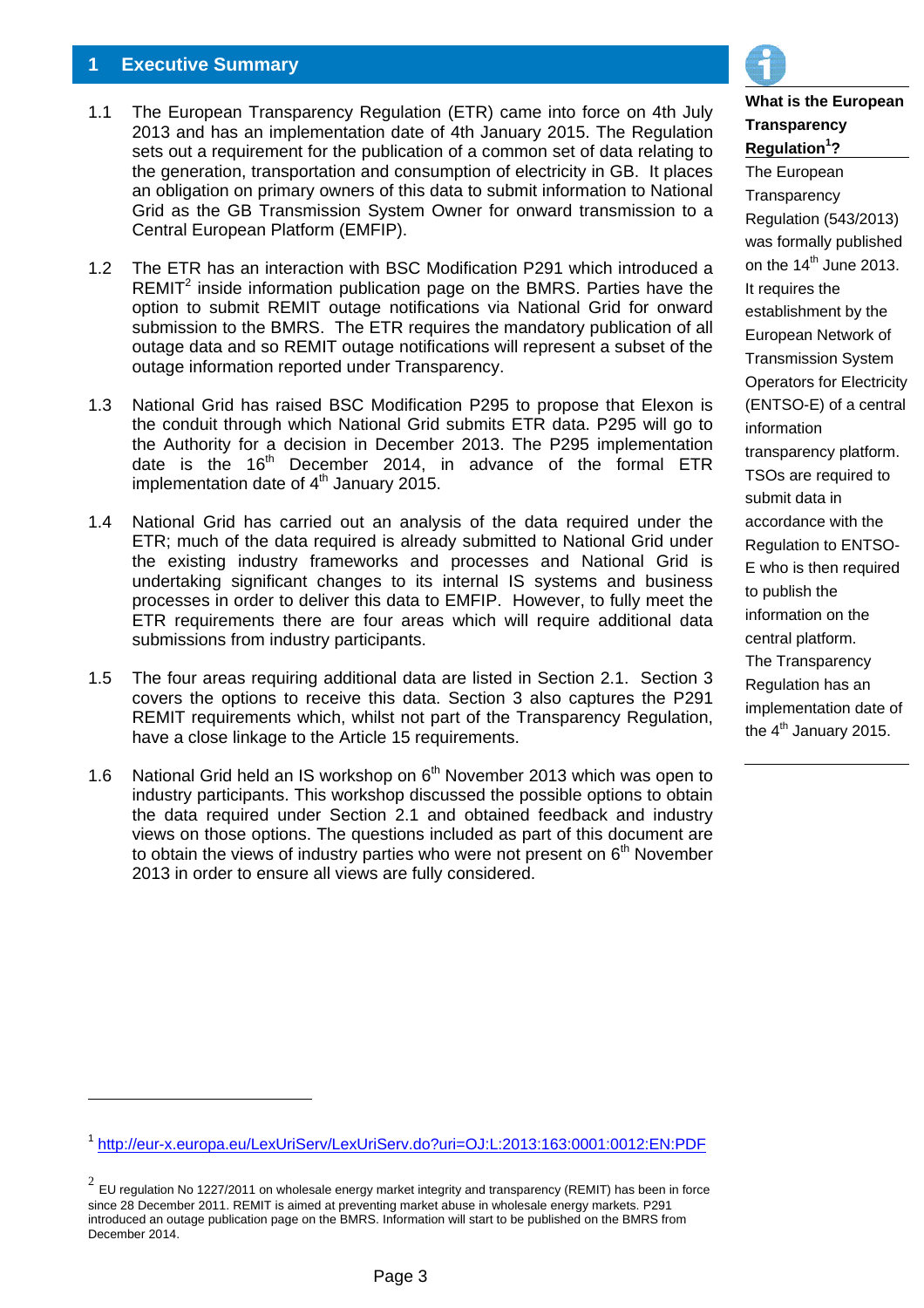## **2 Additional data requirements**

- 2.1 There are four areas of the Transparency Regulation under which more information is required from industry participants. These are listed below.
	- Article 7 Information relating to the unplanned and planned unavailability of transmission and DNO connected demand units greater than a threshold value (>=100MW);
	- Article 10.1c Information relating to the unavailability of OFTO infrastructure, if the unavailability has an impact on actual wind power feed-in greater than a threshold value (>=100MW);
	- Article 14.1a Publication of the sum of all generation capacity  $>=$ 1MW;
	- Article 15 Information relating to the unavailability of generation and production units greater than a threshold value (>=100MW for generation and >=200MW for Production Units);
- 2.2 The ETR can be viewed at the link below; Articles 6 to 17 refer to the data reporting requirements.

http://eurlex.europa.eu/LexUriServ/LexUriServ.do?uri=OJ:L:2013:163:0001:0 012:EN:PDF

2.3 Information will also be required from some industry participants for the P291 REMIT requirements which, whilst not part of the Transparency Regulation, have a close linkage to the Article 15 requirements. The submission of REMIT data, via National Grid, for onward submission to the BMRS is optional. Parties can also submit REMIT data direct to Elexon via a web portal.

## **3 Data receipt options**

- 3.1 We consider that the options available in order for NGET to efficiently receive the additional data are as follows:
- 3.2 For planned outage data requirements (Article 7, 15 and REMIT) the utilisation of existing IT systems (modified as required) such as  $TOGA<sup>3</sup>$  or the introduction of a new specific Transparency interface system.
- 3.3 For unplanned outage data requirements (Article 7, 15 and REMIT) the submission of data via:
	- Modifications to the current EDL/EDT interfaces;
	- Modifications to the new EDL\*/EDT\* interfaces, with mandatory early adoption of EDL\*/EDT\* (for Transparency) or optional early adoption (for REMIT submissions)
	- Submission of new data items via a new ETR-specific interface (or a modified existing system (TOGA)
- 3.4 For unplanned outage data requirements (Article 10.1c), the submission of data via TOGA or a new specific Transparency interface system.



## **What data needs to be published under the Regulation?**

Articles 6 to 17 of the Regulation set out the data that needs to published.

The data ranges from actual and forecast demands (Article 6); the unavailability of large demand units (Article 7); Year-ahead margin forecasts (Article 8); Transmission Infrastructure changes impacting interconnectors (Article 9); Unavailability of **Transmission** Infrastructure impacting Interconnectors or Wind feed-in (Article 10); information on the offer and use of interconnector capacity (Article 11 and 12); information on congestion management measures (Article 13); forecast generation (Article 14); generation unavailability (Article 15); actual generation (Article 16) to information on balancing (Article 17)

<sup>&</sup>lt;sup>3</sup> Transmission Outage and Generator Availability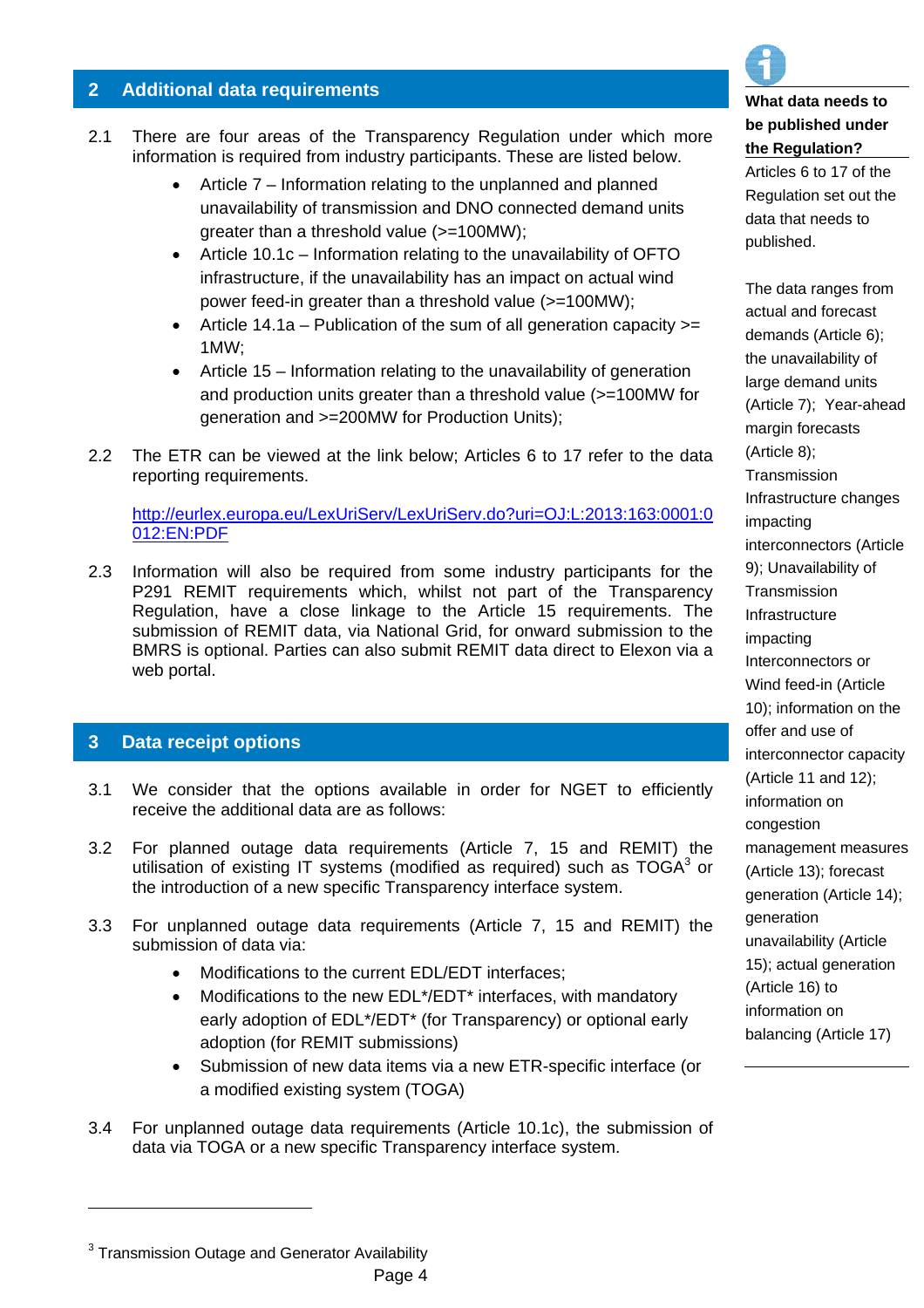3.5 For annual data requirements (Article 14.1a), submission via existing business processes e.g. email.

> **Q1. Do you have any comments on the options for receiving the new data discussed in sections 3.1 to 3.5 including the utilisation of TOGA versus a new transparency specific interface?**

You can give your views using the form in Annex 1

#### **Discussion around the data receipt options**

- 3.6 The IS Workshop discussed if it would be feasible to use default reason codes for some of the new data requirements in order to minimise IT changes. However following workgroup discussions it was felt that default reason code usage was not the intention of the Regulation.
- 3.7 The workshop discussed the options to modify current EDL/EDT interfaces and felt this would be difficult to achieve in the relevant timescales and with the move to EDL\*/EDT\* would not be not efficient. Early adoption of EDL\*/EDT\* may also be problematic for some parties.

**Q2. Do you have any comments on the workshop view discussed in section 3.7, that changes to existing EDL/EDT to introduce new reason codes may be difficult to achieve for the option listed in the bullet point 1 of 3.3?** 

You can give your views using the form in Annex 1

**Q3. Do you have any comments on the workshop view in relation to the issue parties may have with the EDL\*/EDT\* option discussed in 3.7 and in the bullet point 2 of 3.3?** 

You can give your views using the form in Annex 1

#### **Q4. What is your preference of the options listed under 3.3?**

You can give your views using the form in Annex 1

**Q5. Do you have any other comments on potential data receipt options?** 

You can give your views using the form in Annex 1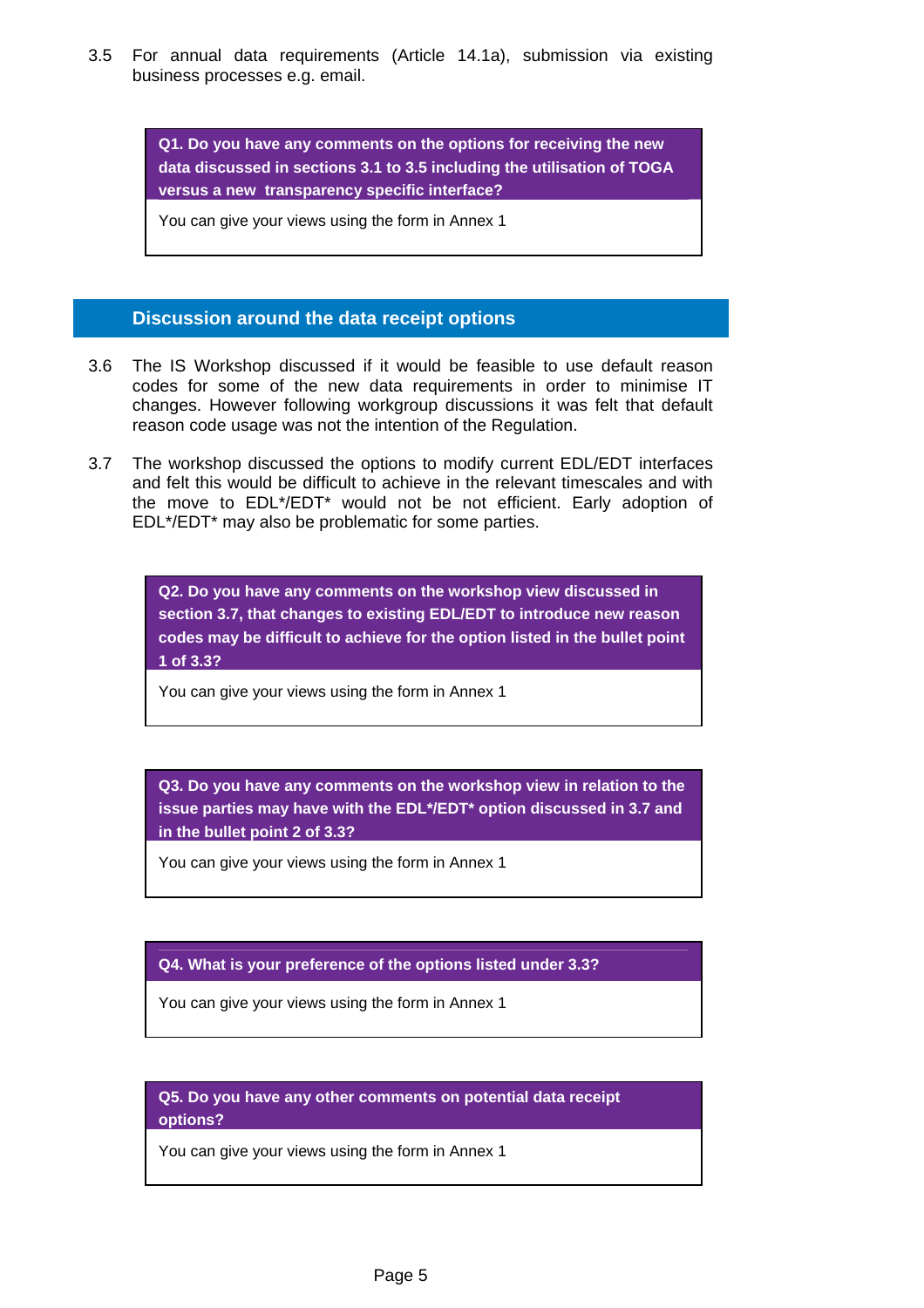- 3.8 The Transparency Regulation requirements for Article 7 can be viewed using the link in Section 2.2 of this document. Article 7 requires the reporting of the planned and unplanned unavailability of consumption units over a 100MW threshold value, with the unavailability lasting at least one settlement period. The information is required from the consumption unit as soon as possible but no later than 1 hour after the change in actual availability.
- 3.9 A consumption unit is defined in the Transparency Regulation as meaning a 'resource receiving electrical energy for its own use, excluding TSOs and DSOs (Distribution System Operators)'. In a GB context this equates to both Transmission and DNO connected individual demand sites.
- 3.10 There are a number of individual demand units registered as BMUs with Elexon and National Grid exceeding the 100MW threshold limit. National Grid has also contacted DNOs to find out how many, if any, DNO connected demand units meet the threshold; these will also be required to submit the data. Only a very limited number of DNO demand units meet the Transparency Regulation threshold.
- 3.11 Article 7 refers to settlement periods; for the GB market, these are the halfhour settlement periods beginning every hour and at 30 minutes past every hour.
- 3.12 Article 7 also refers to "unavailability of consumption units". In a GB context, for planned outages, this refers to a gap between the registered capacity of consumption units and the actual amount of electricity they are able to consume in a given settlement period (MIL – Maximum Import Limit). The gap only needs to be reported where it exceeds 100MW.
- 3.13 The information will be published in aggregated form on EMFIP and indicate the sum of unavailable consumption capacity per settlement period. Whilst the information will be published in aggregated form on EMFIP, submission of the information to EMFIP will be in a disaggregated form. A draft form of the REMIT implementing acts, currently being developed by the EU, states that Article 7(1) information shall be provided to ACER in disaggregated form including the name and location of the consumption unit referred.
- 3.14 As Article 7 will require information from both Transmission connected demand and DNO connected demand and, because this will include units who do not have existing EDL/EDT links and infrastructure in place, the EDL/EDT and EDL\*/EDT\* options discussed in 3.3 are not deemed to be appropriate and submission of Article 7 data through TOGA and/or a new ETR-specific interface may be more suitable.
- 3.15 Transmission connected demand units currently submit Maximum Import Limit (MIL) data as required under the Grid Code and whilst information submitted under MIL meets some of the requirements (or could be derived to meet some of the requirements) of Article 7, it does not meet all the requirements and is not submitted by all of the individual units that will be required to submit Article 7 data.

#### **Proposed submission of data for Article 7 by individual GB demand units meeting the threshold.**

3.16 National Grid will provide an ETR specific interface for the submission of data required under Article 7. The planned requirements may need to be submitted via existing systems (TOGA) or, alternatively (depending on final costing), may be incorporated into a ETR specific interface. Demand units will be responsible for the submission of data as required under Article 7,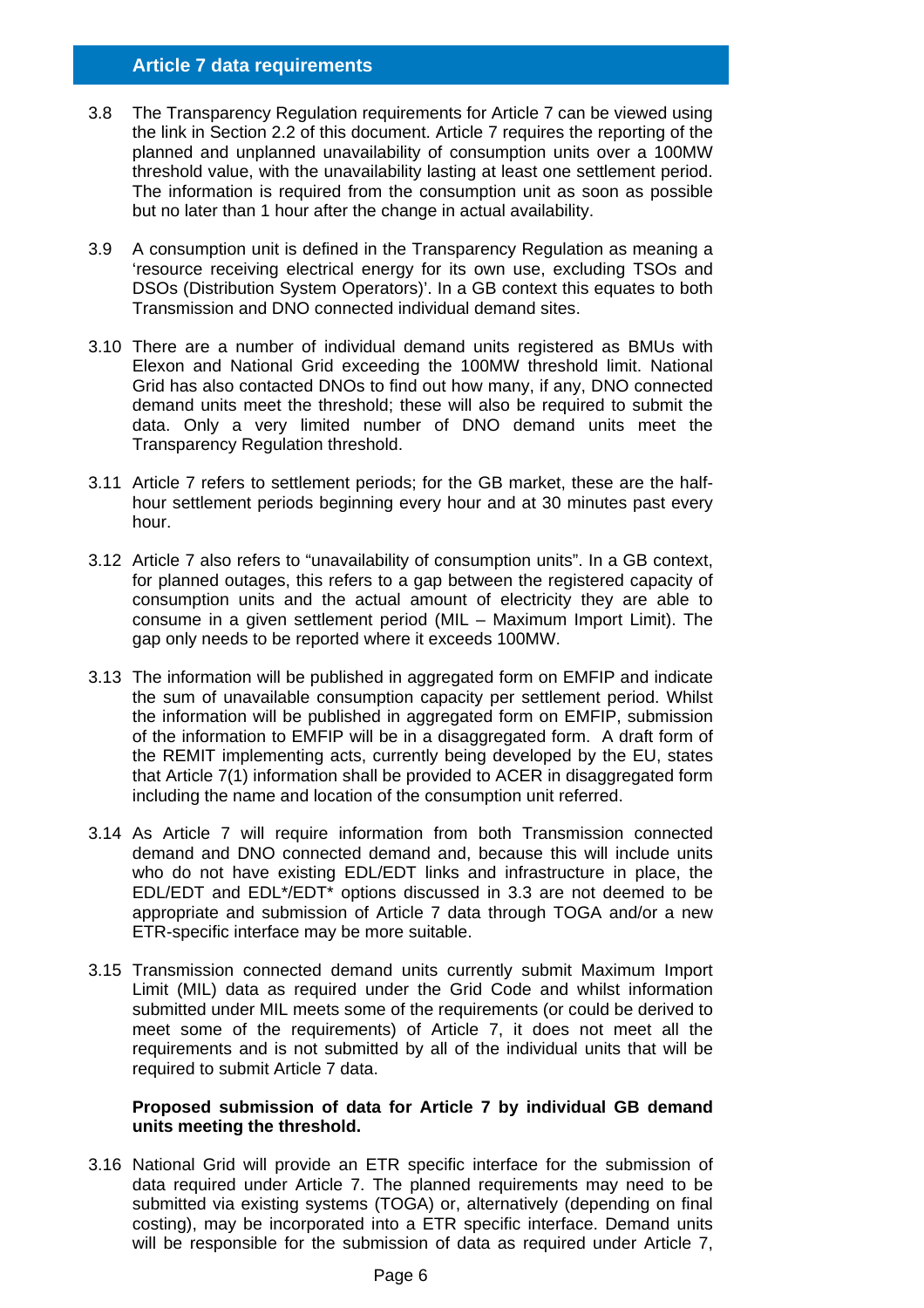including reason for unavailability, with National Grid submitting all the information for onward aggregated publication on EMFIP. The ETR-specific interface will allow entry by individual demand units; it will incorporate functionality for a system to system interface for automated submissions and may include a manual submission method.

3.17 Existing submission of MIL data will not be affected by the Article 7 solution and will continue as current.

> **Q6. Do you have any comments on the proposed solution for the submission of data under Article 7?**

You can give your views using the form in Annex 1

## **Article 10.1c data requirements**

- 3.18 The Transparency Regulation requirements for Article 10.1c can be viewed using the link in Section 2.2 of this document. Article 10.1c requires the reporting of changes in the actual availability of off-shore grid infrastructure that reduces wind power feed-in by 100MW or more for at least one settlement period. The information is required to be published as soon as possible but no later than 1 hour after the change in availability.
- 3.19 Article 10.1c requires the reporting of real-time outages but only when those outages restrict wind-power feed-in by more than 100MW. Under this criterion a planned outage would not need to be reported, and neither would an incident need to be reported if the reason for the wind power feed-in restriction was because of on-shore DNO or Transmission restrictions.
- 3.20 The occurrence of reported incidences under Article 10.1c is anticipated to be relatively low. National Grid publish an annual report listing the performance of the National Electricity System and the 2012/13<sup>4</sup> report saw one unplanned OFTO outage (due to a lightning strike), which, in this case lasted 30 hours. That incident would likely have been reportable under Article 10.1c.
- 3.21 The information currently reported from OFTOs in respect of planned and unplanned outages is not all captured via a single system or does not fully capture all the requirements required under the Transparency Regulation (such as flagging reportable incidents).

#### **Proposed submission of data for Article 10.1c by OFTOs.**

3.22 National Grid will provide an ETR-specific interface for the submission of data required under Article 10.1c although submission may be via existing systems (TOGA) depending on final costing. OFTOs will be responsible for the submission of data as required under Article 10.1c, including reason for unavailability, with National Grid submitting all the information for onward publication on EMFIP. The interface may allow entry by OFTOs via a manual web portal.

<sup>4</sup> http://www.nationalgrid.com/NR/rdonlyres/83A0A21D-4267-4983-8109-

AA9A4E7B83FD/62630/NationalElectricityTransmissionSystemPerformanceReport201220 13.pdf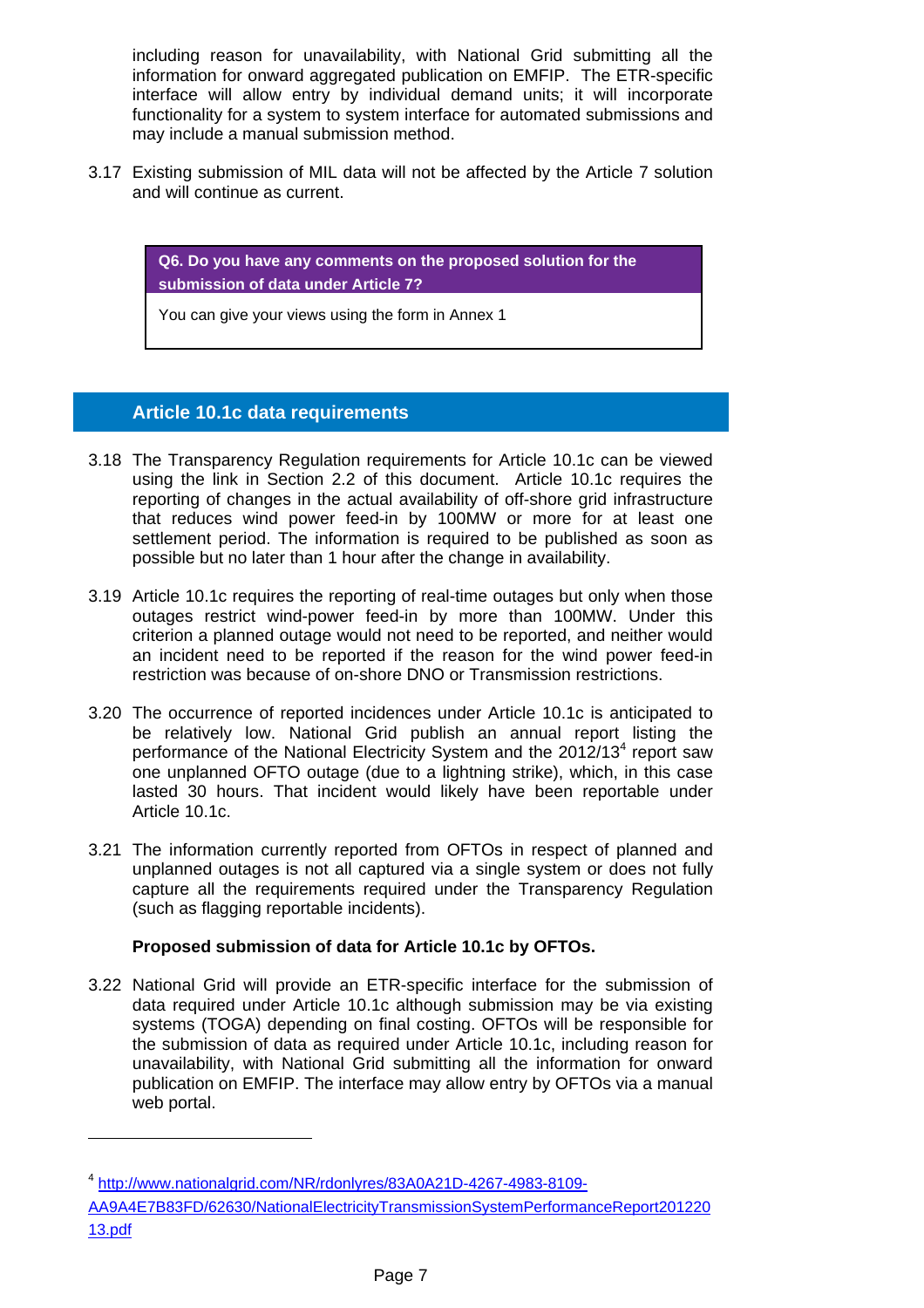3.23 Existing submission of OFTO planned and unplanned outage information will not be not be affected by the Article 10.1c solution and will continue as at present.

> **Q7. Do you have any comments on the proposed solution for the submission of data under Article 10.1c?**

You can give your views using the form in Annex 1

## **Article 14.1a data requirements**

- 3.24 The Transparency Regulation requirements for Article 14.1a can be viewed using the link in Section 2.2 of this document. Article 14.1a requires the publication of the sum of all generation units >= 1MW. The information is required to be published annually no later than one week before the end of the year and the first required formal publication will thus be in December 2015 (following the formal Transparency implementation date of  $4<sup>th</sup>$  January 2015).
- 3.25 Some information relating to this is already captured by National Grid via existing business processes. However, in order to fully capture all the data required for this article, additional information in relation to small scale generation will be required and it is proposed that DNOs submit this information to National Grid.

#### **Proposed submission of data for Article 14.1a by DNOs.**

3.26 Article 14.1.a requires the submission of data to EMFIP on an annual basis and it is proposed that the process of obtaining data from DNOs in relation to small scale generation will be incorporated into existing DNO-National Grid business processes.

> **Q8. Do you have any comments on the section titled Article 14.1a data requirements?**

You can give your views using the form in Annex 1

#### **Article 15 data requirements**

- 3.27 The Transparency Regulation requirements for Article 15 can be viewed using the link in Section 2.2 of this document. Article 15 requires the reporting of information relating to the available capacity during planned and unplanned outages of generation and production units (exceeding a threshold value).
- 3.28 Generation and production units are both defined under Article 2 of the regulation. A 'generation unit' is a single electricity generator belonging to a production unit. A 'production unit' means a facility for generation of electricity made up of a single generation unit or of an aggregation of generation units. For GB, a generation unit is considered to be a BMU whilst a production unit is considered to be a power station consisting of several BMUs.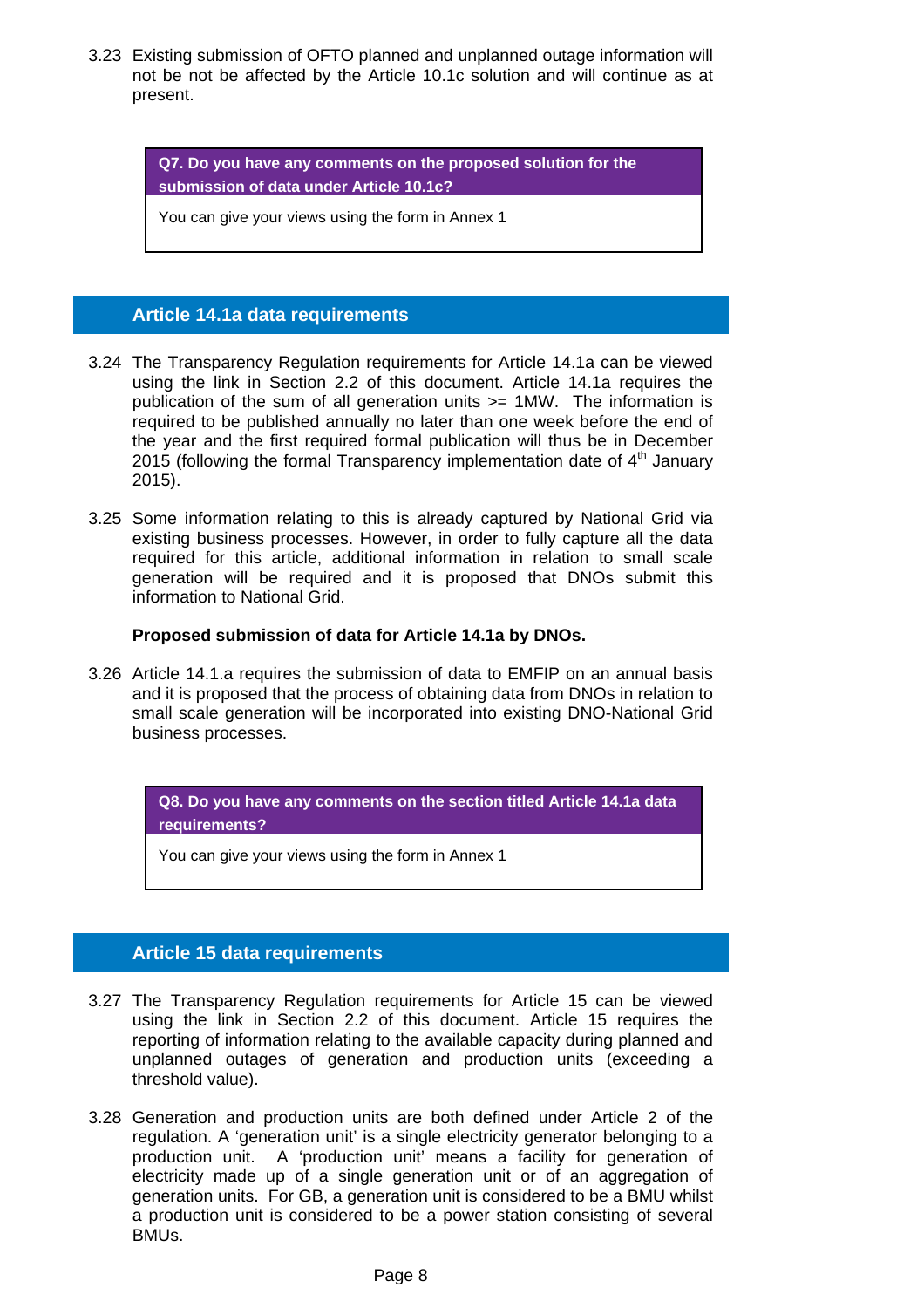- 3.29 Article 15 refers to settlement periods; for the GB market, these are the halfhour settlement periods beginning every hour and at 30 minutes past every hour.
- 3.30 Article 15 also refers to "unavailability of production/generation units". In a GB context, this refers to a gap between the registered capacity of BMUs/Stations and their declared Maximum Export Limit (MEL) in a given settlement period. The gap only needs to be reported where it exceeds 100MW, and where this occurs for at least one settlement period.
- 3.31 In relation to reporting at a station level, this is only applicable for stations with a capacity of over 200MW. For such stations, changes of 100MW or more are reported, assuming they have not already been reported at the BMU level. The reporting is of availability data (available capacity during event), along with reason for decreased MEL.
- 3.32 Outage information is already submitted in relation to BMUs through existing industry processes however the information submitted does not completely capture the requirements of the Transparency Regulation. Outage information in relation to Production units is not submitted through existing processes and would be a new requirement.
- 3.33 As noted in 3.28 a Production unit consists of an aggregation of generation units. Under the Transparency Regulation the threshold for a production unit to report information under Article 15 is 200MW; the threshold for a generation unit to report data is 100MW. In some instances reporting might be required at the generation unit level and not production unit level and vice versa. The table below show the different reporting options under three different generation set-ups.

| <b>Production Unit ABCD - 400MW</b><br>consisting of                                                                                                                                                                                                                      | <b>Production Unit EFG - 270MW</b><br>consisting of                                                                                                              | Production Unit HJ - 200MW<br>consisting of                                                                                                                                                                                                                                     |
|---------------------------------------------------------------------------------------------------------------------------------------------------------------------------------------------------------------------------------------------------------------------------|------------------------------------------------------------------------------------------------------------------------------------------------------------------|---------------------------------------------------------------------------------------------------------------------------------------------------------------------------------------------------------------------------------------------------------------------------------|
| Generation unit A 150MW<br>Generation unit B 125MW<br>Generation unit C 75MW<br>Generation unit D 50MW                                                                                                                                                                    | Generation unit E 90MW<br>Generation unit F 90MW<br>Generation unit G 90MW                                                                                       | Generation unit H 125MW<br>Generation unit J 75MW                                                                                                                                                                                                                               |
| The total generation for this production unit<br>combines to 400MW and so exceeds the<br>200MW threshold specified in the<br>Transparency Regulation.                                                                                                                     | The total generation for this<br>production unit combines to<br>270MW and so exceeds the<br>200MW threshold specified in the<br><b>Transparency Regulation.</b>  | The total generation for this<br>production unit combines to<br>200MW and so meets the 200MW<br>threshold specified in the<br>Transparency Regulation.                                                                                                                          |
| Generation Units A and B exceed the<br>100MW threshold specified in the<br>Transparency Regulation with Units C and<br>D below the threshold.                                                                                                                             | All the generation units are below<br>the 100MW threshold specified in<br>the Transparency Regulation                                                            | Only generation unit H is above the<br>100MW threshold specified in the<br><b>Transparency Requlation</b>                                                                                                                                                                       |
| An outage of 100MW or more for Units A<br>and B would be reportable at the generation<br>unit level                                                                                                                                                                       | An outage on any individual<br>generation unit would not need to<br>be reported on a generation unit<br>level                                                    | An outage on unit J would not need<br>to be reported on the generation<br>unit level                                                                                                                                                                                            |
| An outage for units C and D would not be<br>reportable under the Generation unit (as<br>both are below the 100MW level) but an<br>outage of 60MW on any two units at the<br>sametime would be reportable under the<br>Production unit level as the total is over<br>100MW | An outage on more than one<br>generation unit which exceed the<br>100MW threshold limit (in total)<br>would be reportable at the<br><b>Production Unit level</b> | An outage on both units H and J<br>would need to be reported on a<br>production unit level, although unit<br>H would be reported on the<br>generation unit level. An outage of<br>75MW on unit H and 25MW on unit<br>J would need to be reported on a<br>Production unit level. |

- 3.34 Article 15 of the Transparency Regulation has a close relationship with REMIT reporting requirements. P291 proposes to introduce a REMIT inside information reporting platform to the Balancing Mechanism Reporting System (BMRS) website. Participants will be able to submit messages to this platform through existing Grid Code submissions, or through the ELEXON Portal, provided they have the necessary authorisation. The 'inside information' that can be reported via National Grid will relate to outages.
- 3.35 A significant portion of the data reportable under Transparency and REMIT has commonality. Whilst field names are different, some of the data to be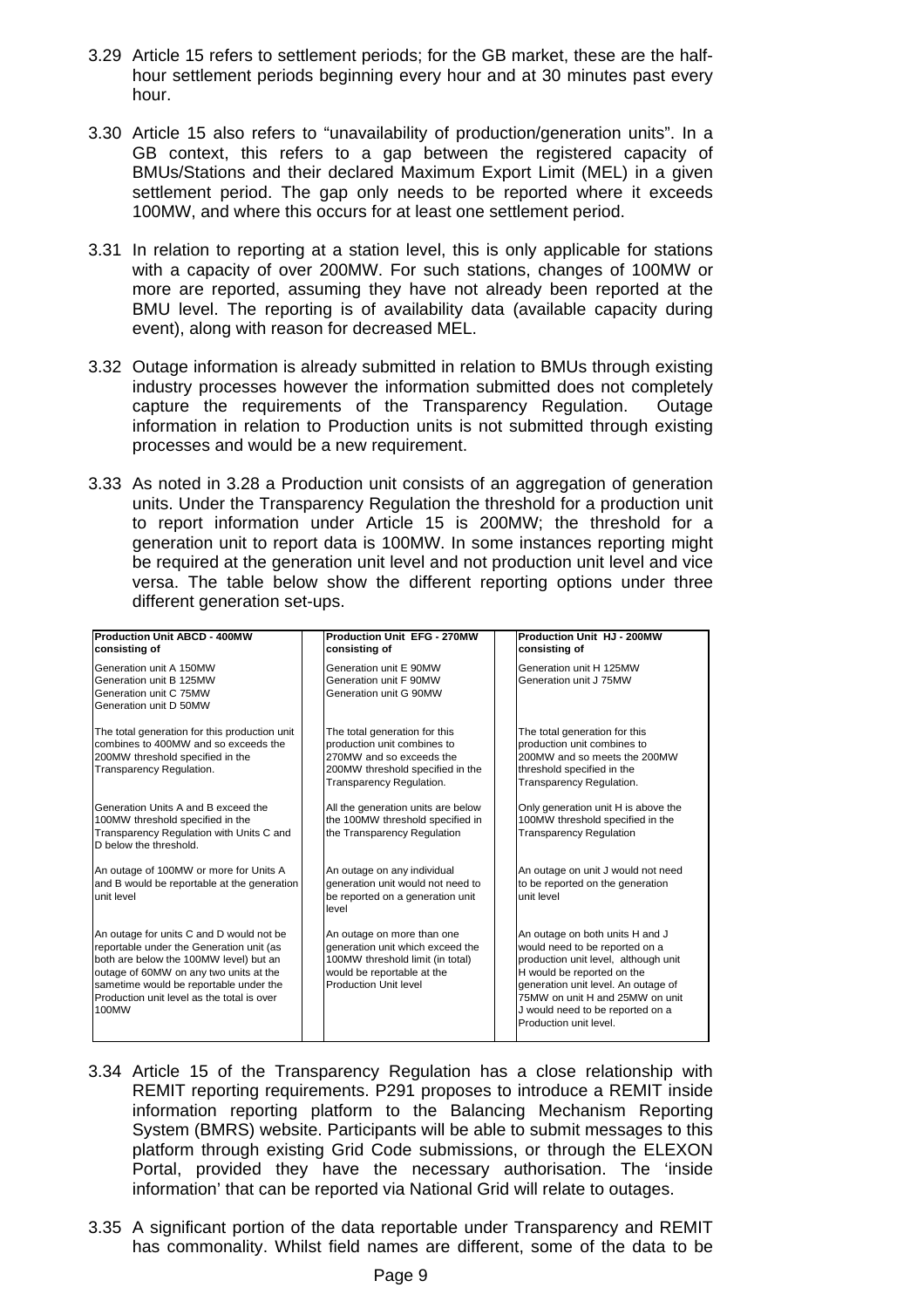reported shares similarity across the two requirements. However, the REMIT requirements relate only to generation units not production units.

3.36 Article 15 will require information from both Transmission connected generation and DNO connected generation. All units who will submit data have existing EDL/EDT links and infrastructure in place and so the EDL/EDT and EDL\*/EDT\* options discussed in 3.3 may be appropriate alongside the submission of data through TOGA and/or a new ETR-specific interface.

#### **Proposed submission of data for Article 15 and REMIT by generation and production units.**

- 3.37 National Grid will provide an ETR-specific interface for the submission of data required under Article 15 and REMIT. The planned requirements may need to be submitted via existing systems (TOGA) or alternatively (depending on final costing) the planned requirements may be incorporated into the ETR-specific interface. The ETR-specific interface will allow entry by individual generation and production units via a manual web portal and it will also incorporate functionality for a system to system interface.
- 3.38 It is proposed that unplanned generation or production unit changes (and REMIT submissions) are submitted via the early adoption of EDL\*/EDT\* or through a specific ETR-interface. The ETR-specific interface will allow entry by individual generation and production units via a manual web portal and it will also incorporate functionality for a system to system interface.
- 3.39 Existing submission of MEL data will not be affected by the Article 15 solution if the early adoption of EDL\*/EDT\* is not taken forward and will therefore continue as at present.
- 3.40 The diagram shows the solution

#### **Planned outages**

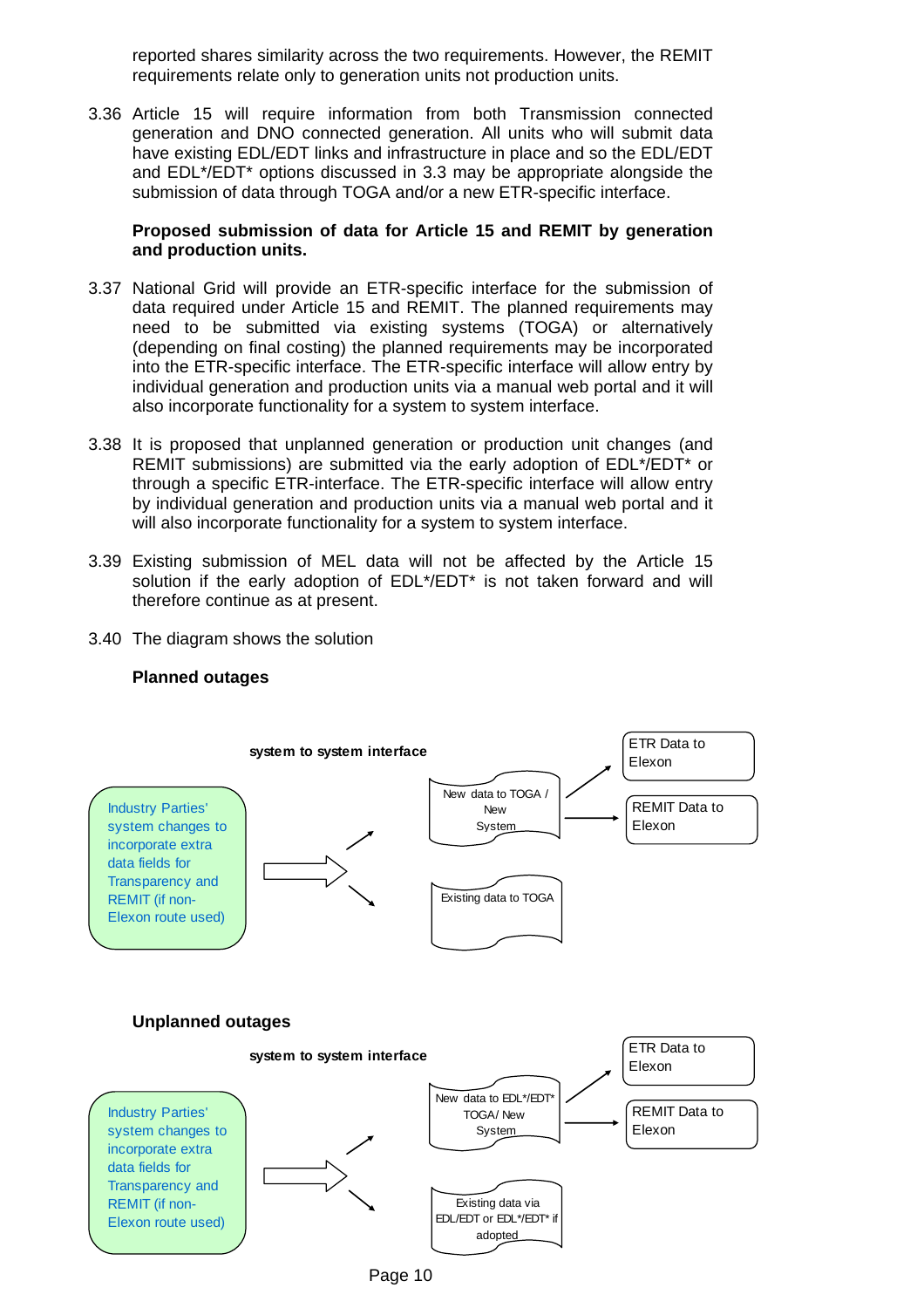**Q9. Does your company intend to submit REMIT data via National Grid for publication on Elexon's platform?** 

You can give your views using the form in Annex 1

**Q10. Do you have any comments on the section titled Article 15 data requirements?** 

You can give your views using the form in Annex 1

# **4 Other Articles**

- 4.1 The Transparency Regulation requires the submission of a large volume of data to EMFIP; there are twelve Articles listed in the Transparency regulation. Some of these Articles are outside the scope of National Grid and fall under the remit of Interconnectors. This section outlines each Article that has not been covered under Section 3, the requirements and how at a high level National Grid proposes to meet the Regulation.
- 4.2 The Transparency Regulation references Regulation 714/2009, specifically Article 15 of 714/2009. Article 15 covers the provision of information and Section 4 of Article 15 states '……For availability and actual use of small generation and load units, aggregated estimate data may be used'.

## **Article 6**

- 4.3 The Transparency Regulation requirements for Article 6 can be viewed using the link in Section 2.2 of this document. Article 6 requires the reporting of 'Information on total load' across various timescales including for each settlement period (no later than 1 hour after the settlement period) and for day-ahead, week-ahead, month-ahead and year-ahead forecasts. Total load is a defined term under the Transparency Regulation. It means 'a load equal to generation and any imports, deducting any exports and power used for energy storage' and includes losses.
- 4.4 The Article 6 requirements do not specify a minimum threshold limit for the inclusion within the Load Reporting requirement, which could potentially mean a requirement of real-time metering on all generation and demand. However, as stated under 4.2, Article 15 of 714/2009 allows small generation and load units data to be estimated.
- 4.5 Total Load for historical settlement period reporting will be calculated as follows:

Total Load = Net Generation (Metered Generation + Metered STOR $5$  + Wind Forecast Estimate + Solar Forecast Estimate + Industrial Generation

<sup>&</sup>lt;sup>5</sup> Short Term Operating Reserve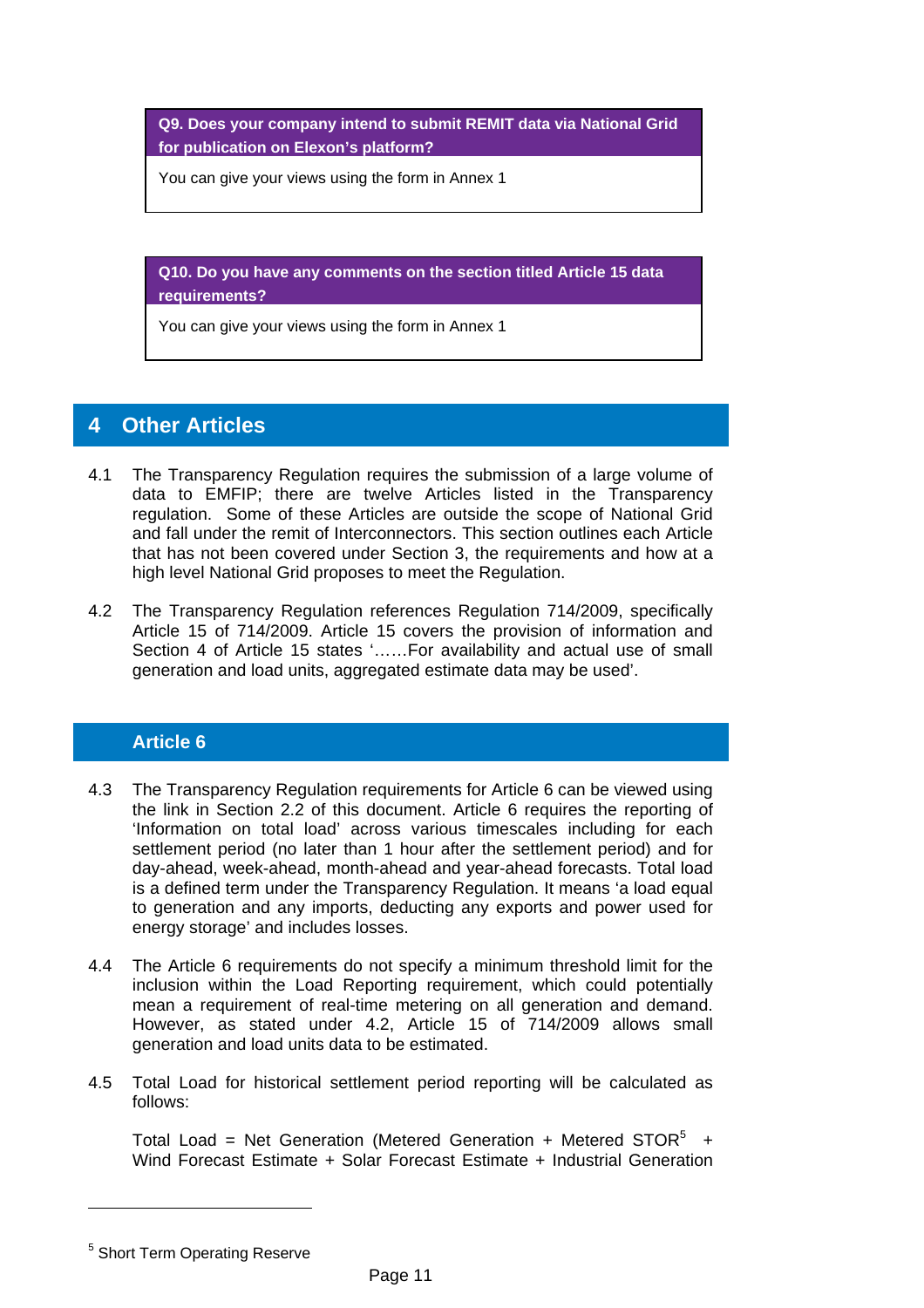Forecast Estimate) – Interconnector Exports + Interconnector Imports – Absorbed Energy (Pump Storage Demand)

4.6 Total Load for future reporting periods will be calculated in the same manner as above.

## **Article 7**

4.7 Article 7 of the Transparency Regulation is covered under section 3.7 to 3.15.

## **Article 8**

- 4.8 The Transparency Regulation requirements for Article 8 can be viewed using the link in Section 2.2 of this document. Article 8 requires the reporting of a year-ahead forecast margin. The information is required to be published no later than the  $15<sup>th</sup>$  calendar day of the month before the year to which the data relates to (i.e.  $15<sup>th</sup>$  December). There is a single reportable value for a year.
- 4.9 National Grid already receives information from generators as to their availability for future periods and so the year-head forecast value will be derived using these values together with demand estimates.

## **Article 9**

- 4.10 The Transparency Regulation requirements for Article 9 can be viewed using the link in Section 2.2 of this document. Article 9 requires the reporting of Transmission Infrastructure projects. Information is required on future changes to Transmission and Interconnector projects within the next three years, which will have an impact of at least 100MW on cross-zonal capacity. The information is required to be published no later than the  $15<sup>th</sup>$  calendar day of the month before the year to which the data relates (i.e.  $15<sup>th</sup>$ December) and should be updated before the end of the following March, June and September.
- 4.11 Article 9 is a requirement that falls on both National Grid and existing Interconnectors. National Grid will submit information on transmission infrastructure projects impacting interconnector capacity by at least 100MW, and will also submit information on new build interconnector infrastructure (excluding expansions/changes to existing interconnector's capacity).

## **Article 10**

4.12 The Transparency Regulation requirements for Article 10 can be viewed using the link in Section 2.2 of this document. Sections 3.18 to 3.23 covers requirement 10.1.c which relates to OFTO information. However 10.1a and 10.1b require the publication of information relating to the unavailability of transmission infrastructure. 10.1a and 10.1b requirements, similar to Article 9, fall on both Interconnectors and National Grid. Information is required on the planned and unplanned availability of Transmission infrastructure and Interconnector infrastructure which impacts interconnector capacity by at least 100MW for at least one settlement period.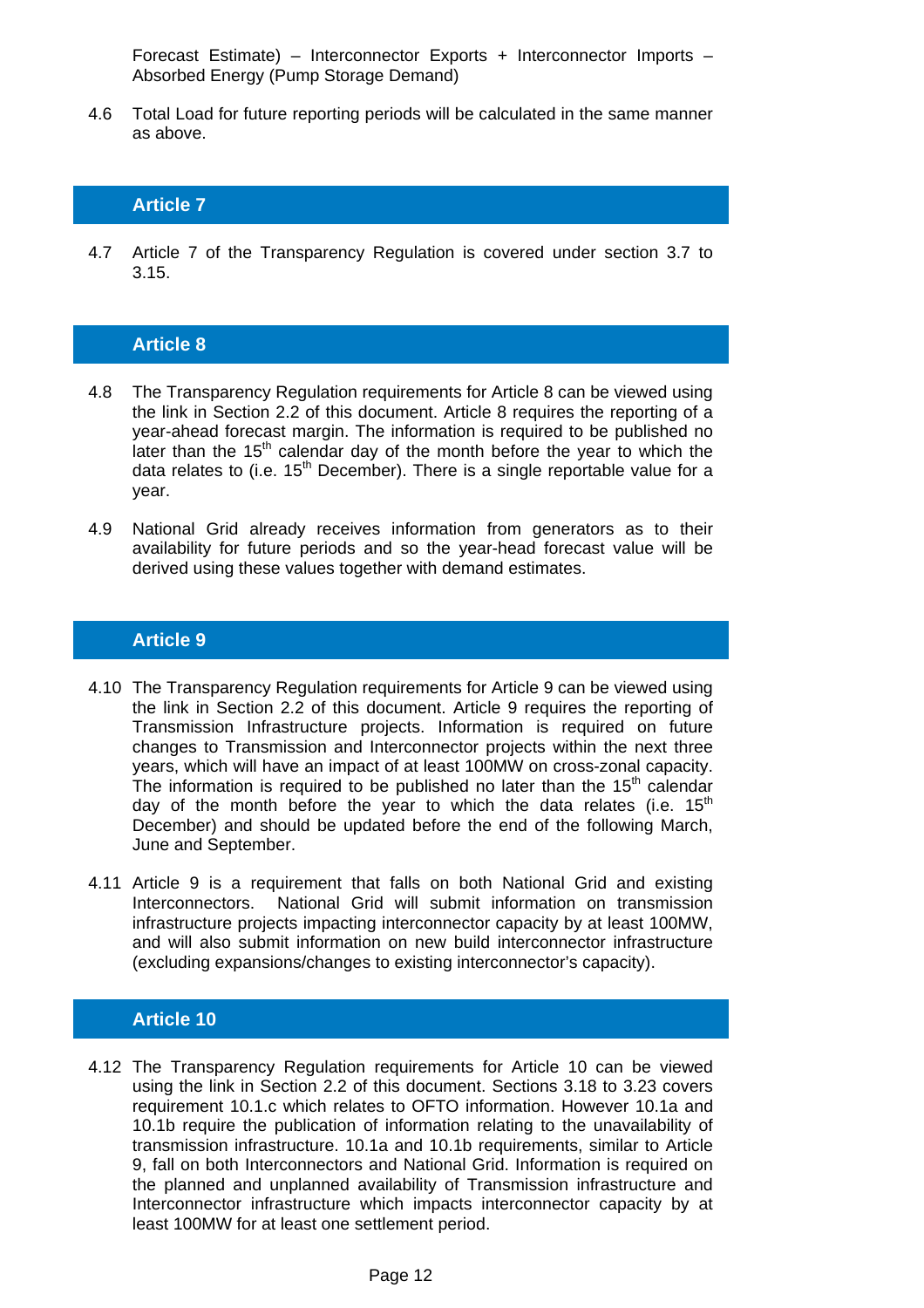4.13 National Grid will submit information on transmission infrastructure changes impacting interconnector capacity by at least 100MW.

## **Articles 11 and 12**

- 4.14 The Transparency Regulation requirements for Articles 11 and 12 can be viewed using the link in Section 2.2 of this document. Article 11 requires reporting on 'Information relating to the estimation and offer of cross zonal capacities' and Article 12 requires reporting on 'Information relating to the use of cross zonal capacities'.
- 4.15 The reporting requirements under both articles are the responsibilities of Interconnectors and National Grid will not be reporting any information in relation to them.

## **Article 13**

- 4.16 The Transparency Regulation requirements for Article 13 can be viewed using the link in Section 2.2 of this document. Article 13 requires the reporting of 'Information relating to congestion management measures'.
- 4.17 13.1a requires the reporting of information relating to redispatching of generation or demand in a settlement period along with the interconnector capacity affected by the action. In GB terms, redispatching refers to BOAs. BOAs issued by National Grid should not impact interconnector capacity and this requirement is deemed to have no impact on National Grid.
- 4.18 13.1b requires the reporting of information relating to cross-zonal countertrading with the information required to the reported no later than 1 hour after the settlement period. National Grid will report on interconnector trades.
- 4.19 13.1c requires the reporting of information relating to the costs incurred under 13.1a and 13.1b.

## **Article 14**

- 4.20 The Transparency Regulation requirements for Article 14.1a can be viewed using the link in Section 2.2 of this document. Section 3.24 to 3.26 cover 14.1a which requires the publication of the sum of generation units >= 1MW.
- 4.21 Article 14.1b requires the publication of information relating to existing and planned generation units exceeding 100MW. National Grid will use information it holds on units meeting the threshold, filtered by registered capacity to meet the requirements of 14.1b. The information is required to be published annually for the three following years.
- 4.22 Article 14.1c requires the publication of an estimate of the total scheduled generation (MW) for each settlement period for the following day. The information is required to be published no later than 18:00 Brussels time the day before. National Grid will publish the sum of PNs submitted by BMUs and include forecasts for smaller Wind, Solar, and Industrial Generation consistent with Article 6. Interconnector flows will not be included in the data.
- 4.23 Article 14.1d requires the publication of forecast wind and solar generation for each settlement period for the following day. The information is required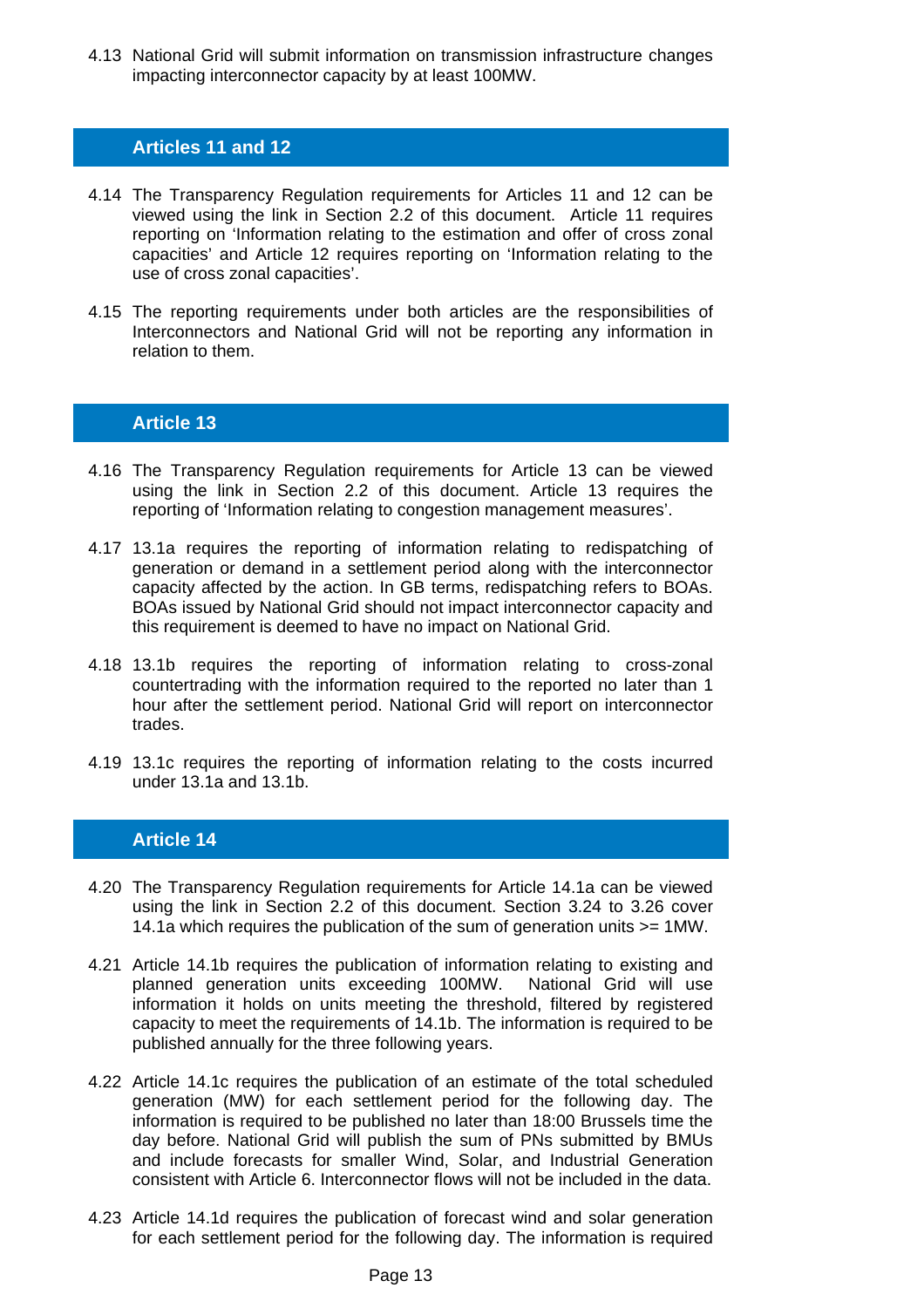to be published, like 14.1c, no later than 18:00 Brussels time. The information required is essentially the Wind and Solar component of 14.1c.

## **Article 15**

4.24 The Transparency Regulation requirements for Article 15 can be viewed using the link in Section 2.2 of this document. Section 3.27 to 3.40 cover the requirements of Article 15.

#### **Article 16**

- 4.25 The Transparency Regulation requirements for Article 16 can be viewed using the link in Section 2.2 of this document. Article 16 requires the reporting of information relating to Actual Generation.
- 4.26 Article 16.1a requires the publication of actual generation output for a generation unit >=100MW. The information is required to be published five days after the settlement period although the draft form of the REMIT implementing acts states the information under 16.1a shall be made available to ACER no later than the following working day.
- 4.27 Article 16.1b requires the publication of aggregated generation output for each settlement period by production type. The information is required in real-time and is to be published no later than one hour after the relevant settlement period. National Grid will publish aggregated generation output data for BMUs with operational metering.
- 4.28 Article 16.1c requires the publication of actual or estimated wind and solar generation for each settlement period. Like 16.1b the information is required in real-time, to be published no later than one hour after the settlement period. The values supplied can be updated with measured values as they become available. National Grid will publish metered information were possible and estimates if not available.
- 4.29 Article 16.1d is not relevant to GB as the Hydro threshold for reporting is not met.

### **Article 17**

4.30 The Transparency Regulation requirements for Article 17 can be viewed using the link in Section 2.2 of this document. Article 17 requires the reporting of a wide range of information relating to Balancing.

> **Q11. Do you have any comments not already captured under previous questions?**

You can give your views using the form in Annex 1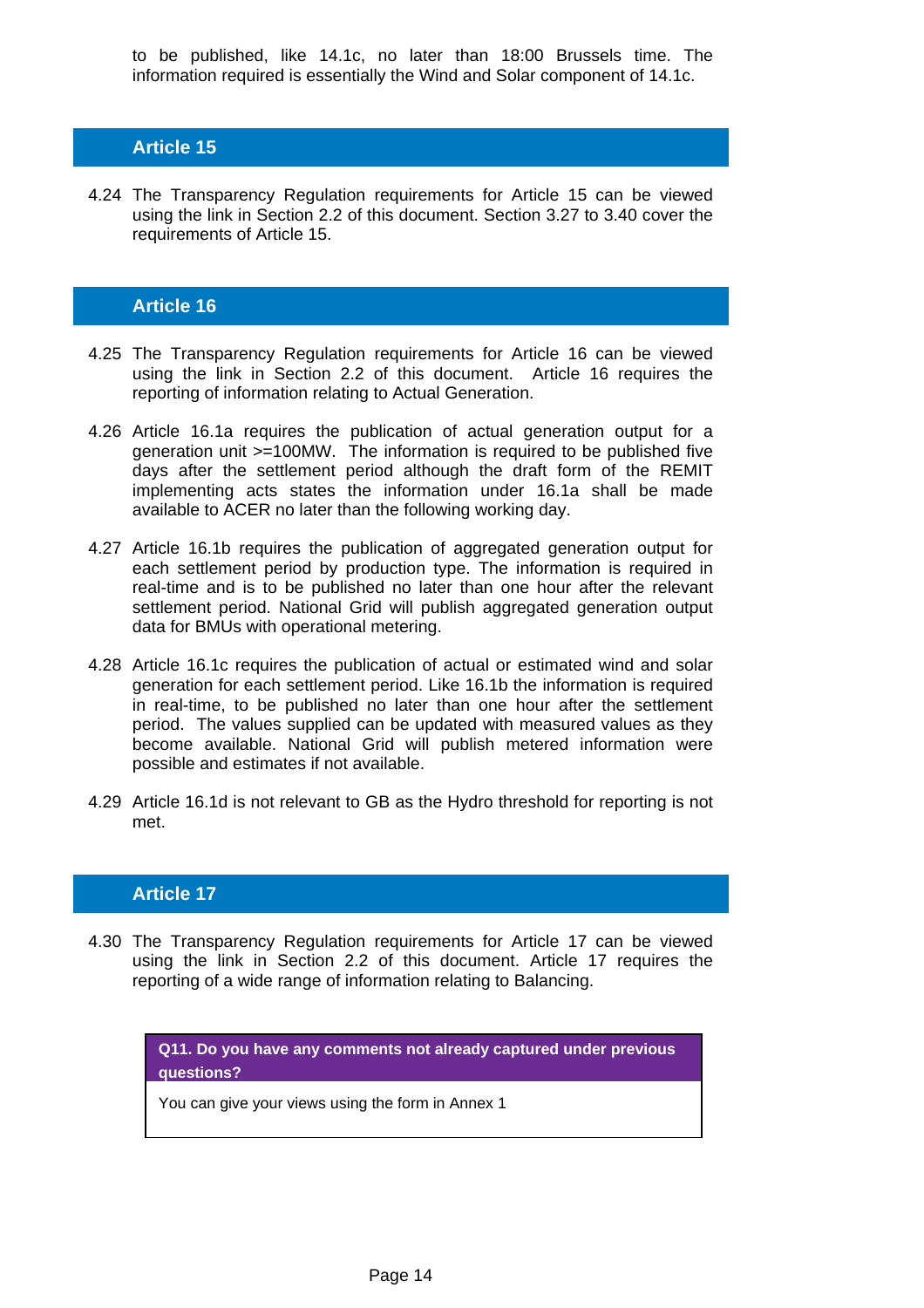## **5 How to respond to this document**

- 5.1 Please submit response to the questions listed in Annex 1 and any other comments or feedback to balancingservices@nationalgrid.com no later than the 18th December 2013.
- 5.2 Should you wish to discuss any part of this document, please contact Tariq Hakeem on 01926 655 439 or via email at tariq.hakeem@nationalgrid.com.
- 5.3 The questions have been summarised in Annex 1, a word version of the Annex has been published alongside this document.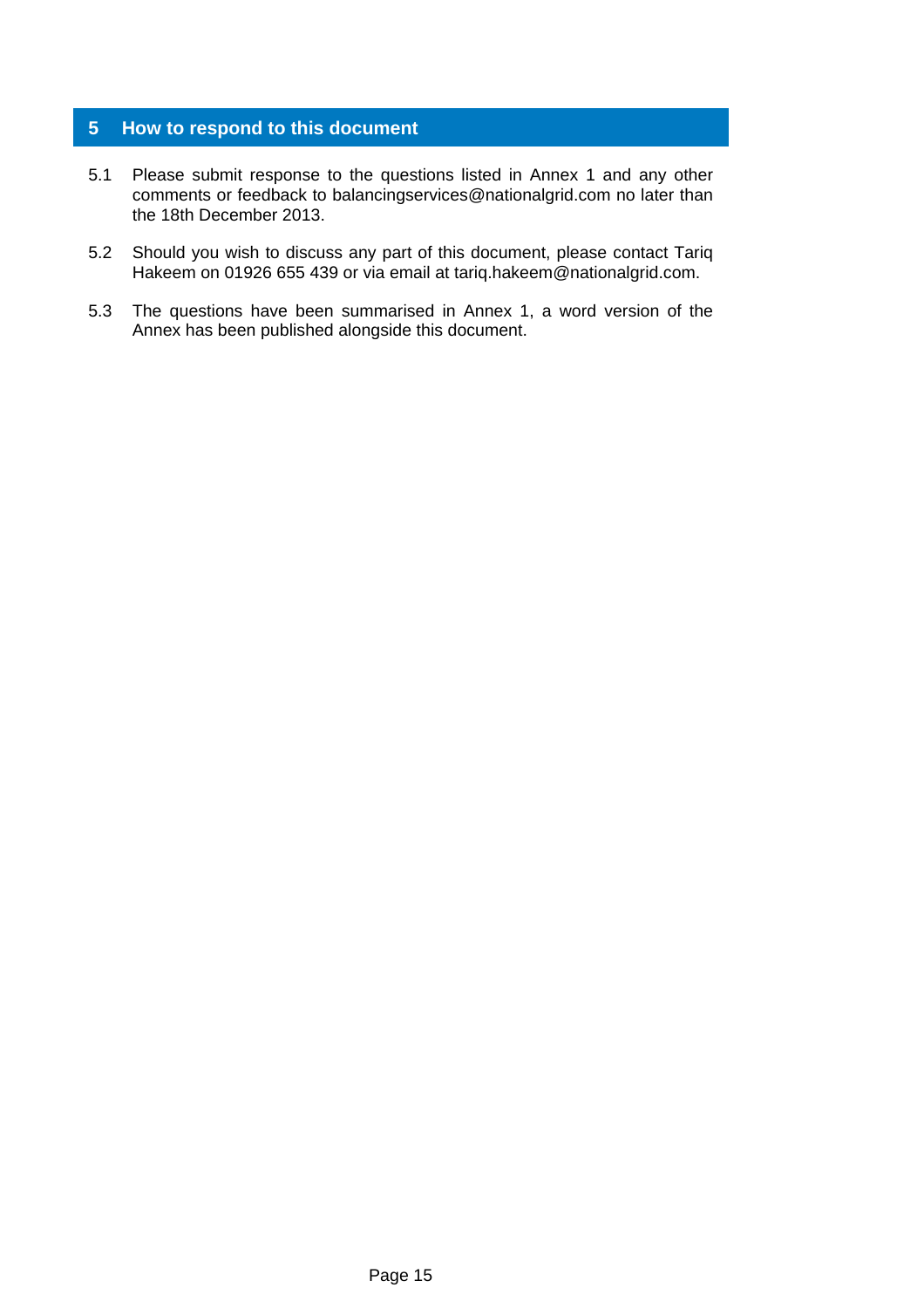# **Annex 1 – Summary of questions**

National Grid invites responses to this consultation by **5.00pm on the 19th December 2013**. The responses to the specific consultation questions (below) or any other aspect of this consultation can be provided by completing the following proforma.

Please return the completed proforma to **balancingservices@nationalgrid.com** 

| Q. No          | <b>Question</b>            | <b>Response</b> |
|----------------|----------------------------|-----------------|
|                | Q1. Do you have any        |                 |
|                | comments on the            |                 |
|                | options for receiving      |                 |
|                | the new data discussed     |                 |
| $\mathbf{1}$   | in sections 3.1 to 3.5     |                 |
|                | including the utilisation  |                 |
|                | of TOGA versus a new       |                 |
|                | transparency specific      |                 |
|                | interface?                 |                 |
|                | Q2. Do you have any        |                 |
|                | comments on the            |                 |
|                | workshop view              |                 |
| $\overline{2}$ | discussed in section       |                 |
|                | 3.7, that changes to       |                 |
|                | existing EDL/EDT to        |                 |
|                | introduce new reason       |                 |
|                | codes may be difficult     |                 |
|                | to achieve for the         |                 |
|                | option listed in the       |                 |
|                | bullet point 1 of 3.3?     |                 |
|                | Q3. Do you have any        |                 |
|                | comments on the            |                 |
|                | workshop view in           |                 |
| 3              | relation to the issue      |                 |
|                | parties may have with      |                 |
|                | the EDL*/EDT* option       |                 |
|                | discussed in 3.7 and in    |                 |
|                | the bullet point 2 of 3.3? |                 |
| 4              | Q4. What is your           |                 |
|                | preference of the          |                 |
|                | options listed under       |                 |
|                | 3.3?                       |                 |
|                | Q5. Do you have any        |                 |
| 5              | other comments on          |                 |
|                | potential data receipt     |                 |
|                | option?                    |                 |